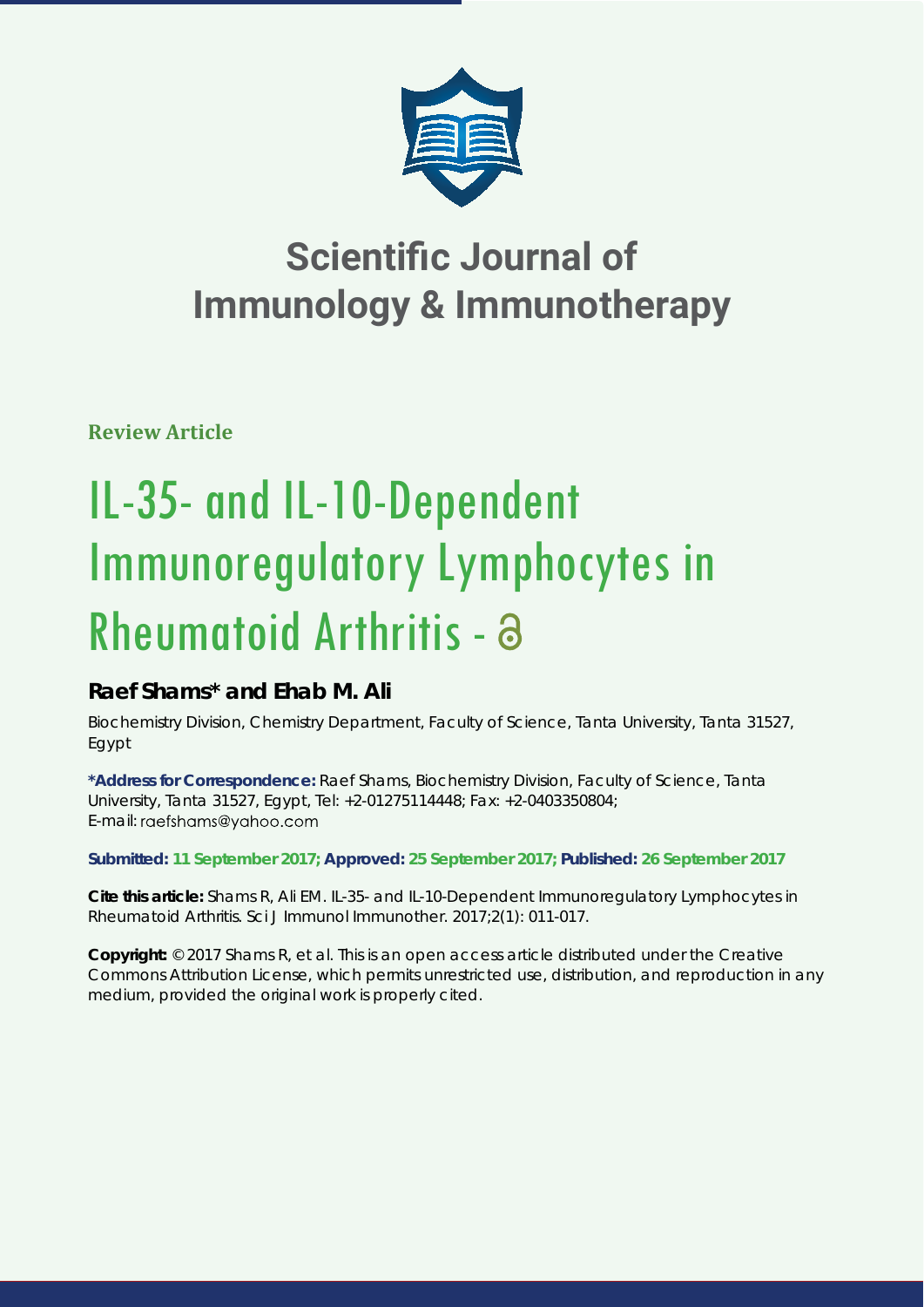## **ABSTRACT**

Several studies investigated the different therapeutic roles of T and B lymphocytes subsets in Rheumatoid Arthritis (RA). The disease pathogenesis implicates various cells subpopulations regarding  $T_H$ 1 and  $T_H$ 17 cells that produce pro-inflammatory cytokines as well as autoantibodies production by B cells. On the other hand, certain T and B lymphocytes negatively regulate the immune response by producing regulatory cytokines or by interaction with pathogenic subsets. Recent studies investigate that the therapeutic function of these cells is exerted by IL-10, IL-35 and TGF-β regulatory cytokines production. IL-35 showed to restrict T<sub>H</sub>1/T<sub>H</sub>17 differentiation and function, and expand the suppressive function of T<sub>Reg</sub> and B<sub>Reg</sub>. Furthermore, IL-35 promotes the conversion of T<sub>Reg</sub> and B<sub>Reg</sub> to IL-35producers (iTr35 and IL-35\*B<sub>Reg</sub>, respectively). B cell-derived IL-10 not only Suppresses IL-6 and IL-12 production by dendritic cells, but also it indirectly effects on T cell response by suppress the innate immunity. This review focuses on the current knowledge of the immune regulatory modulations of IL-10 and IL-35 to understand the potential therapeutic consequences of RA for further prospective studies.

**Keywords:** Rheumatoid arthritis; IL-10; IL-35; iTr35; IL-35<sup>+</sup> B<sub>Reg</sub>; Cytokines; Immunoregulation

## **INTRODUCTION**

Rheumatoid Arthritis (RA) is a progressive inflammatory autoimmune disease with articular and systemic effects with unknown cause but recent findings suggest a genetic basis for disease development [1]. The rheumatoid joint contains numerous cell types that are involved in these inflammatory and destructive processes [2]. Synovitis is caused by the influx or local activation, or both, of mononuclear cells (including T cells, B cells, etc*.*) and by angiogenesis. The synovial lining then becomes hyperplastic, and the synovial membrane expands and forms villi. The osteoclast-rich portion of the synovial membrane, or pannus, destroys bone, whereas enzymes secreted by neutrophils, synoviocytes and chondrocytes degrade cartilage [3].

T cells, B cells and the orchestrated interaction of proinflammatory cytokines play key roles in the pathophysiology of RA [3,4]. The cytokines most directly implicated in this process are TNF-α and IL-6; IL-1 and IL-17 may also play important roles in the disease prognosis [3]. To prevent inflammatory diseases, some therapeutic methods including chemical drugs (Non-Steroidal Anti-Inflammatory Drugs (NSAIDs)), molecular target drugs (Disease-Modifying Anti-Rheumatic Drugs (DMARDs)), and surgery have been developed. However, these methods revealed many problems; i.e., high cost and insufficient effect [5,6].

There is thus a need to investigate more effective treatments for RA. Several studies investigate the negative regulatory function of Interleukin-35 (IL-35) and IL-10 in autoimmune diseases. B cells generally considered to have dual regulatory functions. Their capability to produce antibodies, antigen presentation as well as other functions in immune responses modulation, make them as positive regulators. However, different B cell subsets i.e.  $B_{\text{Re}g}$  can also negatively regulate immunity either by cell contact-dependent mechanism or by regulatory cytokines secretion [7]. B cells functions have been observed in mice lacking B cells which suffered from severe Encephalomyelitis (EAE), a mouse model indicated the regulatory properties of B cells [8]. Furthermore, in Ra patients, psoriasis was developed after B cell depletion with rituximab [9]. This regulatory function was primarily associated with IL-10 as it protects from autoimmune diseases [10, 11] until IL-35-producing B cell have been identified as a negative regulator  $[11]$ . This was confirmed by IL-10independent immune inhibition in mouse models [12,13].

IL-35 regulatory roles had been investigated severally in RA models. It showed to induce different Regulatory T cell  $(T_{\text{Reg}})$  cell subsets which have suppressive activity against pro-inflammatory

mediators. On the other hand, IL-35 dealt with Helper T cell  $(T_n,17)$ proliferation inhibition as well as attenuation of RA progression [14-17].

Natural regulatory T cells  $(nT_{\mathrm{Reg}})$  were specifically identified as a  $CD4^+CD25^+$  Foxp3 T cells [18] and were found to suppress effector immune responses including CD4<sup>+</sup> and CD8<sup>+</sup> T cells, dendritic cells as well as macrophages. However,  $nT_{\text{Reg}}$  considers a mediator of selftolerance, it is not the primary one encountered in the periphery where another cells class were identified as inducible  $T_{\text{Re}g}$  (i $T_{\text{Re}g}$ ) to mediate tolerance against pathogens and other antigens. Either, it has been recorded that  $T_{R_{\text{max}}}$  and  $B_{R_{\text{max}}}$  cells expanded and converted into a subpopulation iTr35 [19]; and IL-35<sup>+</sup> B<sub>Reg</sub> cells by the action of IL-35, a potent cytokine generated from both  $T_{Res}$  and  $B_{Res}$  cells [20].

## **IL-35-DEPENDENT REGULATION**

IL-35 is the latest member of IL-12 family of heterodimeric cytokines. Opposed to other family members, IL-35 was identified as a potent immunosuppressive cytokine [19,21]. It composes of Ebi3 (Epstein-Barr virus-induced gene 3), a β chain subunit encoded by IL27b*,* and p35 α subunit encoded IL12*α* [22,23]. IL-35 is signaling through a unique IL-12R β 2:gp130 heterodimer receptor, gp130:gp130 or IL-12R  $β$  2:IL-12R  $β$  2 homodimers. This signaling pathway depends on STAT1 and STAT4 transcription factors that bind to specific sites on IL27b and IL12 α promoters and promote their transcription. Thus, the anti-inflammatory capability may be referred to the STAT1:STAT4 heterodimerization [19].

Another study revealed that IL-35 signals activates STAT1, STAT3 and STAT4 in T cells while STAT1 and STAT3 are preferentially activated in B cells [20]. It was reported that IL-35 be secreted by  $T_{Ree}$ [24,22] and activated  $B_{Reg}$  [11] (Table 1). As well, IL-35 promotes the suppressive function of  $T_{\text{Reg}}$  and optimize homeostasis *in vitro* and *in vivo* [22], as it induces naïve T cells conversion into iTr35 cells that maintain immune tolerance [24]. IL-35 production by B cells  $(IL-35+B<sub>Res</sub>)$  was triggered by the high active effector CD4<sup>+</sup>T cells and macrophages beside their role as Antigen Presenting Cells (APCs) [11], which results in further B cells differentiation into  $B_{p_{\infty}}$  that secret IL-10 [11,20].

## **IL-35/ T<sub>Reg</sub> / iTr35**

 $iT_{R_{eq}}$  be activated from naïve one in an immunosuppressive environment in the periphery then, they gain their suppressive and immune regulatory functions. They maintain their functional mechanisms through various surface molecules such as CTLA-4 or PD-1 while other populations mediate the suppressive role by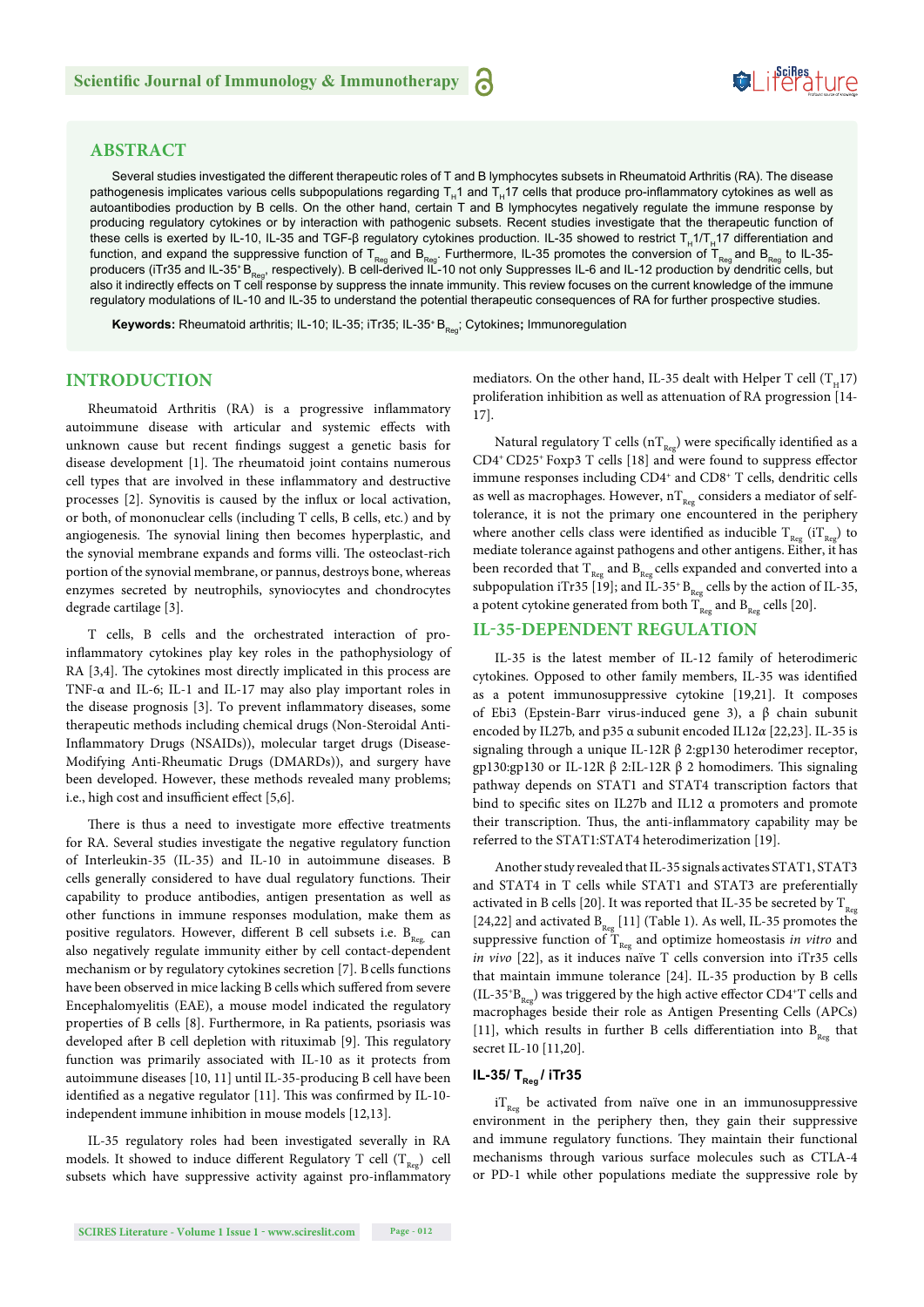| Table 1: IL-35 producing cell subsets. |                                       |                                                                                                               |           |  |  |
|----------------------------------------|---------------------------------------|---------------------------------------------------------------------------------------------------------------|-----------|--|--|
| <b>Cell type</b>                       | Phenotype                             | <b>Features</b>                                                                                               | Reference |  |  |
| $\mathsf{nT}_\mathsf{Reg}$             | CD4+CD25+Foxp3                        | Suppress CD4 <sup>+</sup> and<br>CD8 <sup>+</sup> T cells, DCs and<br>macrophages.<br>Mediate self-tolerance. | [18]      |  |  |
| $T_{\text{Reg}}$                       | CD8+CTLA-4+                           | Suppress effector T cells                                                                                     | [24, 33]  |  |  |
| $\mathsf{i} \mathsf{T}_{\mathsf{Reg}}$ | iTr35                                 | IL-35-dependent<br>stimulation<br>Suppress CD4 <sup>+</sup> T cells                                           | [29]      |  |  |
| Plasma<br>cell                         | CD138 <sup>hi</sup> B220 <sup>+</sup> | Suppress effector T cells<br>Suppress NK cells                                                                | [11]      |  |  |
| $\mathsf{B}_{\mathrm{Reg}}$            | $IL - 35+$                            | $IL-35-$ and $IL-10-$<br>dependent stimulation<br>Suppress effector T cells                                   | [20]      |  |  |

utilizing TGF-β and minimal secreting of IL-4 and IL-10 [26]. Dario Vignali and colleagues identified an inducible  $T_{Res}$  class, iTr35 that mediate suppression through the expression of regulatory cytokine IL-35 [22]. Several studies report that IL-35 has been expressed in thymus-derived and peripheral  $nT_{Res}$  in either human and mice [21,27] while, Bardel et al. investigated that human Foxp3<sup>+</sup> or CD25<sup>+</sup> cells didn't express Ebi3 but in activated effector T cells. This study concerning stimulation of Ebi3 by CD3/CD28 in different CD4+ T cell subsets and there was no detected Ebi3 in stimulated  $T_{R_{eq}}$  [28].

In a co-culture of conventional T cells  $(T_{\text{Conv}})$  with  $nT_{\text{Reg}}$ , Collison, et al. [29]. in 2009 reported that higher levels of IL-35 has been expressed and  $\rm T_{Conv}$  have been converted into an IL-35expressing inducible  $T_{\text{Reg}}$ , iTr35. This conversion was IL-35- and IL-10-dependent till  $T_{\text{Conv}}$  gained their regulatory function, then IL-10 was no longer required for their activity. Also, it has been confirmed that  $T_{\text{conv}}$  was converted into iTr35 in a contact-independent manner through the IL-35 activity. In the same study,  $T_{\text{Re}g}$  showed maximal suppressive activity depending on both, IL-35 expression and contact with  $T_{\text{conv}}$  [21]. IL-35-dependent iTr35 given that the nature of these induced regulatory cells which though to be transient, they depend on their microenvironment through gaining their immunosuppressive phenotype [25]. From the fact that iTr35 has been naturally generated following the onset of various infectious and autoimmune diseases, IL-35 levels showed to be modest in the spleen whereas there was a significant increase in the infection site [24].

In addition to suppressive activity of  $T_{R_{\text{max}}}$  by cytokines secretion, it also maintains their action by cell-cell contact with target cells or APCs [30,29]. *In vitro*  $T_{\text{Reg}}$ -mediated suppression studies suggested that it is a contact-dependent process and there are no cytokines required [30,31] however *in vivo* studies indicated that secreted cytokines are important mean in  $\rm T_{\rm Reg}$  -mediated suppression [29,32]. Collison, et al. [29] confirmed that  $T_{Reg}$  optimal suppressive activity is potentiated by signaling pathway with conventional T cells including inhibitory cytokines, IL-35 and IL-10<sup>low</sup>, secretion. Another cellular subset, CD8<sup>+</sup>CTLA-4<sup>+</sup> T<sub>Reg</sub>, maintain their suppressive activity in a contact-independent but IL-35-dependent manner [33].

## **IL-35/ B<sub>Reg</sub> /IL-35<sup>+</sup> B<sub>Reg</sub>**

B cells' suppressive activity was maintained through Toll-Like Receptors (TLR). TLR4 and CD40 were established as the mediators of B cells regulatory functions in EAE [34] while, CD40 alone was the main contributor in B cells protective role in RA [35]. Among genetic analysis of B cells, p35 and Ebi3 were showed to be expressed [36] upon activation by CD40 and TLR4 together through antigen engagement

**SCIRES Literature - Volume 1 Issue 1 - www.scireslit.com Page - 013**

resulted in IL-35 secretion [11]. B cells activity involve IL-10 as well as IL-35 secretion which protect and suppress autoimmune diseases. As IL-35 is produced by  $nT_{\text{R}_{\text{per}}}$  and contributes to their suppressive activities, as it is produced by  $\check{B}$  cells and induces their conversion to  $B_{p_{eq}}$  for suppressive activities [22,21]. Furthermore, IL-35 induces *in vivo*  $B_{\text{Re}g}$  conversion into another subset of IL-35<sup>+</sup>B<sub>Reg</sub> [20].

Despite there is no observed unique markers that exclusively identified  $B_{R_{\text{per}}}$  [37], in autoimmune uveitis there was  $B_{R_{\text{per}}}$  phenotype,  $CD1d^{hi}CD5^{\dagger}B_{\text{Re}g}$ , that shown to suppress inflammation in contact manner [38,20]. In the same study, rIL-35 induced B220<sup>+</sup> B cells suppression and CD19+CD5+B220<sub>low</sub> B<sub>Reg</sub> expansion *in vivo* [20]. CD138hi plasma cell subset that provide IL-35 and IL-10 during Salmonella infection, has been identified by Shen and colleagues [11]. Unlike iTr35 suppressive activity that is mediated by IL-35 without IL-10, IL-35<sup>+</sup>B<sub>Reg</sub> requires the both IL-35 and IL-10 signals for suppressive functions [24,20].

### **IL-35 modes of action**

6

In RA mouse model, Collagen-Induced Arthritis (CIA), a study confirming the possibility of IL-35 participation in autoimmune disease. Recombinant IL-35 (rIL-35) showed to expand CD4+CD25+  $T_{R_{\text{eq}}}$  cells, suppress the proliferation of effector T cells and attenuate  $T_H$ 17 polarization and IL-17 production [23,15] (Figure 1). Kochetkova and colleagues found that rIL-35 administration resulted in the frequency of  $CD4^{\circ}CD39^{\circ}T_{Ree}$ , subset that express Foxp3 and IL-10, which promoted their proliferation. These cell subsets could protect CIA animal model in IL-10-dependent manner [15]. Active RA patients have a reduced level of  $T_{Res}$  suppressive activity towards pro-inflammatory cytokines production by effector T cells  $[17,14]$ . A study concerned with the role of IL-35 in T cells of RA patients, Nakano et al. reported that IL-35 secretion was reduced in active RA compared with healthy controls. Also, this *in vitro* study revealed that recombinant human IL-35 enhanced  $nT_{\text{Re}g}$  function and suppress  $T<sub>II</sub>17$  in RA patients [16]. In addition, recombinant IL-35 clearly showed to increase antibodies titers [15], its ability to act on other subsets reflect its contribution to humoral immunity [33]. However, there is a decisive difference between IL-35 and IL-27, a member from the same family that share Ebi3 and has a suppressive activity [39], IL-35 was more efficient in CIA suppression while IL-27 could act at the disease onset only [23].

In contrast to IL-35-dependent suppression in inflammatory diseases like arthritis, tumor models showed that it contributes to tumor genesis through immune-directed and tumor-directed activities. IL-35 potentially promotes angiogenesis that induce tumor cell proliferation, however on the other hand, it may have anti-tumor activity by suppressing tumor cell infiltration [24,20]. Several diseases showed to be associated with high IL-35 levels like coronary artery disease and cancer e.g. acute myeloid leukemia [40]. This is might due to the decrease in immune response, in CIA model, rIL-35 attenuate the severity of arthritis and on the other hand, it showed to collapse the inflammatory response  $[15,23]$ .

## **IL-10-DEPENDENT REGULATION**

There are different B cell subsets showed to secret IL-10 in health and disease [Table 2]. Earlier, B-1 phenotype considered the major IL-10 producer [41] and upon IL-12 stimulation of B-1a cells (CD5+B cells) [42]. Moreover, B cell types originated in the Marginal Zone (MZ B) and its Transitional Precursor (T2-MZP) with the phenotype CD19+CD23+CD21+ CD1dhi [38,43] are capable of producing IL-10 in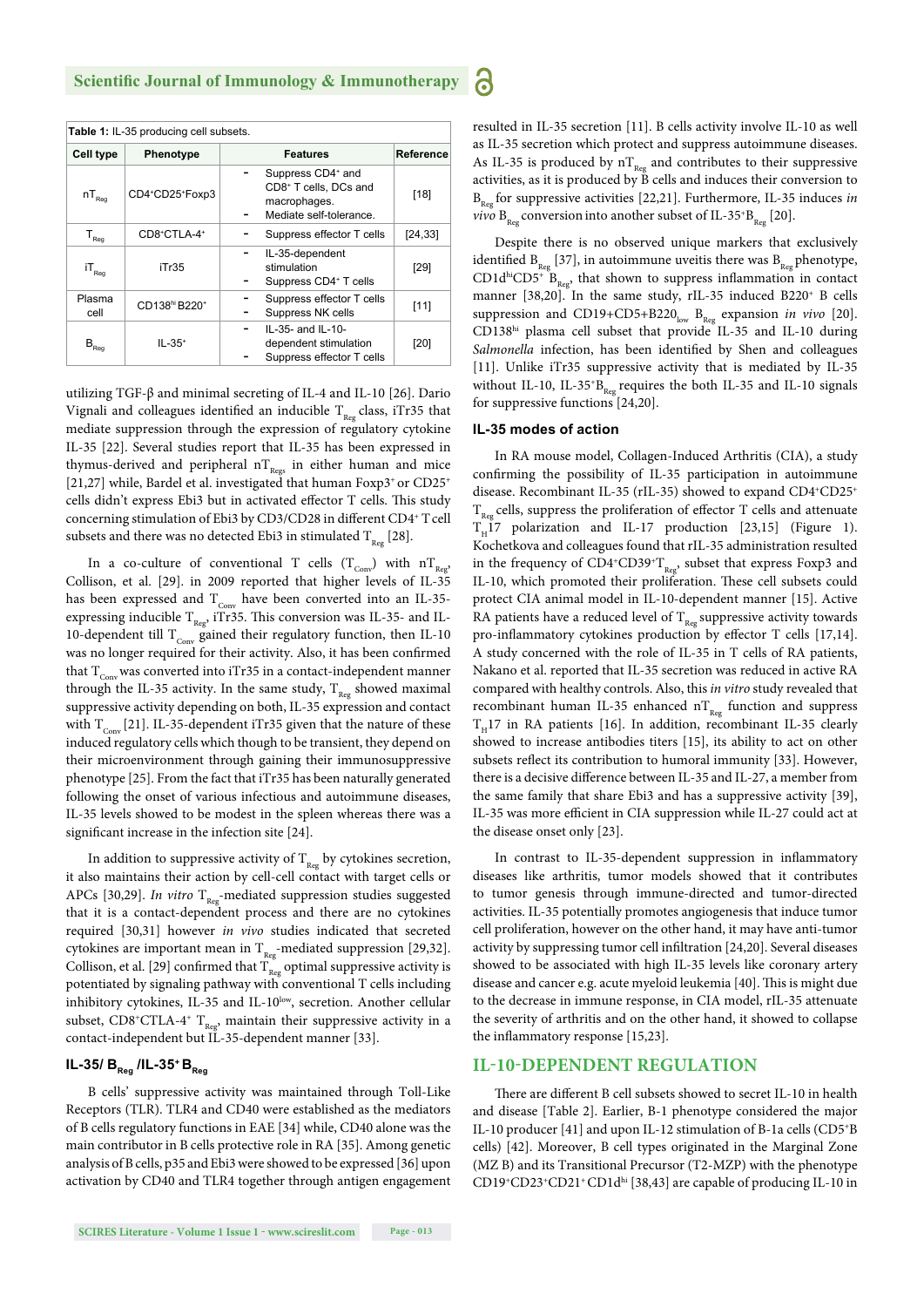**BReg <sup>+</sup> -IL 35**



**Figure 1:** Immunoregulatory functions of IL-35 and IL-10. The possibility by which IL-35 and IL-10 modulate immune responses may include the following: Promote  $T_{\text{Reo}}$  expansion, suppress T<sub>H</sub>1, T<sub>H</sub>17, CD8+ cytotoxic T cells and monocytes differentiation and can Dampen Dendritic Cells (DCs) activation.

| Table 2: IL-10 producing cells subsets. |                                              |                                                                                                         |                  |  |  |
|-----------------------------------------|----------------------------------------------|---------------------------------------------------------------------------------------------------------|------------------|--|--|
| <b>Cell type</b>                        | Phenotype                                    | <b>Features</b>                                                                                         | <b>Reference</b> |  |  |
| $\mathsf{T}_{\mathsf{Reg}}$             | $CD4+CD39+$                                  | IL-35-dependent<br>stimulation                                                                          | $[15]$           |  |  |
| Immature<br><b>B</b> cells              | CD19+CD24 <sup>hi</sup> CD38 <sup>hi</sup>   | Induce $\mathsf{T}_{\scriptscriptstyle\mathsf{Reg}}$ cells<br>Suppress T <sub>u</sub> 1<br>and $T_u$ 17 | [45]             |  |  |
| <b>B10</b>                              | CD24 <sup>hi</sup> CD27 <sup>+</sup> (Human) | <b>Suppress</b><br>-<br>effector T cells<br>Suppress DCs<br>-                                           | $[46-48]$        |  |  |
| <b>B10</b>                              | CD1d <sup>hi</sup> CD5 <sup>+</sup> (Mouse)  | <b>Suppress</b><br>-<br>effector T cells<br>Suppress DCs<br>-                                           | [38]             |  |  |
| $B-1a$                                  | $CD5+$                                       | IL-12-dependent<br>-<br>stimulation                                                                     | $[42]$           |  |  |
| T2-MZP                                  | CD19+CD23+CD21+CD1dhi                        | Induce $T_{\text{Re}a}$ cells<br>Suppress<br>effector T cells                                           | [43, 38]         |  |  |
| MZ                                      | CD19+CD21 <sup>hi</sup> CD23-                | Induce $T_{\text{Reg}}$ cells<br><b>Suppress</b><br>effector T cells                                    | [43, 57, 58]     |  |  |
| Plasma<br>cells                         | CD138 <sup>hi</sup> B220 <sup>+</sup>        | <b>Suppress</b><br>effector T cells<br>Suppress NK<br>cells                                             | [11]             |  |  |
| $\mathsf{B}_{\mathsf{Reg}}$             | CD19+CD5+B220 <sup>10</sup>                  | IL-35-dependent<br>stimulation                                                                          | [20]             |  |  |

lupus [44] and arthritis [43], respectively. Another IL-10-producing B cell phenotype was identified as CD1dhiCD5+ B10 that shares typical markers with B-1a, MZ B and T2-MZP cells [38]. Immature B cells showed a response toward CD40 stimulation and converted into IL-10-producing phenotype, CD19+CD24hiCD38hi B cells in the peripheral of healthy individuals [45]. Although CD27 is a phenotypic marker of human memory B cells, CD27+ B cells could expand and act as a biomarker in autoimmune diseases e.g. CD24hi CD27+ B10 in RA [46-48].

## **IL-10 induction signals**

However, there is no distinct studies concerning identification of specific surface markers in human or mouse  $B_{R_{\text{per}}}$  [7], EAE model suggested that TLRs as a part of the microenvironment are involved in modulation  $B_{R_{per}}$  function [49]. Combined together, TLR stimulation, BCR and CD40 ligation result in further amplification of IL-10-producing cell subsets for further IL-10 production and an effective suppression [49]. In human B cells, Bouaziz and colleagues reported that IL-10 production depends on TLR9 signaling which is a CpG (synthetic TLR9 agonist) receptor [50]. Other signals that might contribute in IL-10 production by B cells include B-Cell Activating Factor (BAFF) which could induce CD1dhiCD5+B cells to secret IL-10 [51], as well as *in vivo* induction of CD4+Foxp3+T cells to suppress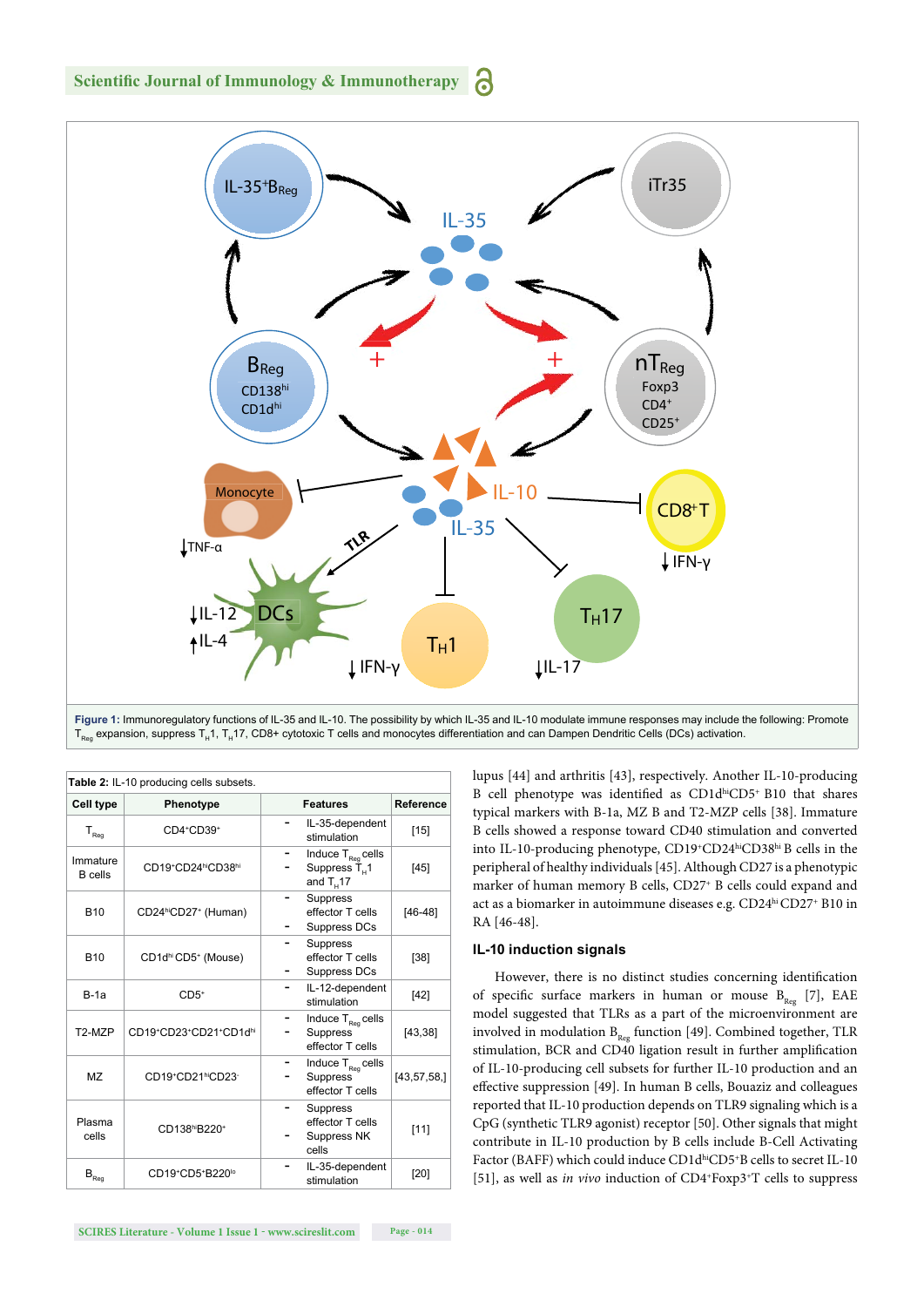effector T cell in B cell-dependent manner [52]. Either, apoptotic cells act as endogenous IL-10 inducer that further induces T cells to secret IL-10 in CIA model [53]. In 2012, Qian, et al. [54] investigated that dendritic cells have a crucial regulatory role as B cell inducer to produce IL-10.

## **IL-10 modes of action**

Naturally expressed IL-10 by  $B_{Reg}$  is very low while it could be expanded *in vitro* for further immune suppression. IL-10 has shown to suppress T cell proliferation as well as inflammatory cytokines production by  $T_H1$  [38,43,51] [Figure 1]. Also, it has been demonstrated that IL-10 inhibits  $T_H17$  through decreasing STAT3 phosphorylation and RORγt reduction [55]. Dendritic cells could be promoted to secret IL-4 and reduce IL-12 resulted in  $T_H$ 1/  $T_H$ 2 imbalance in IL-10-dependent manner [56]. Either,  $B_{Res}$  produced IL-10 promotes CD4+CD25+Foxp3  $T_{Rep}$  infiltration to suppress inflamed airway [53,57, 58].

## **RECENT APPLICATIONS**

The accumulation of the Mesenchymal Stem Cells (MSCs) in the inflammation sites have shown that they can inhibit immune responses as well as induction of immune components *in vitro* and *in vivo* [59,60]. Regarding these characteristics, MSCs could be immersed as a vehicle for drugs and genes delivery, a cell-based immunotherapy [61]. Previous studies reported the efficacy of MSCs for IL-10 [62] and Foxp3 [63] overexpression. Recently, a transfected MSCs with a lent virus vector for overexpression of murine IL-35 for therapeutic immunosuppressive function investigated their ability to suppress CD4<sup>+</sup> T cells [64]. There are further applications for prospective immunotherapies techniques concerning more future studies among IL-10 and IL-35 regulatory mechanisms' components and pathways.

## **CONCLUSION**

Nowadays, there is a great eager for the evaluation of new immunotherapies. IL-35 and IL-10 are potent immune regulatory cytokines in autoimmune and infections. They perform their roles through expanding the suppressive functions of T and B lymphocytes. IL-35 is produced by  $nT_{\text{Re}g}$  and activated  $B_{\text{Re}g}$ ; and by the STATs signals, it has shown to auto regulate its precursors conversion into IL-35-producing cells, iTr35 and IL-35<sup>+</sup>  $B_{\text{Reg}}$ . This results in further expansion and IL-35 production for maintaining more suppressive activities. IL-35 restrict  $T_H1$  and  $T_H17$  differentiation in RA models and other autoimmune and inflammatory diseases. Although only a few human studies are available showing IL-10-dependent immune suppression in RA, mouse models confirm the therapeutic role of IL-10 in CIA. IL-10 is produced naturally by different B and T cells phenotypes as well as it could be induced *in vitro* for further suppressive functions. Also, IL-10 inhibits  $T_H17$  proliferation through STATs signals and induces  $T_{Res}$  expansion. Depending on these findings and the unknown causes of rheumatoid arthritis, there must be further future focusing on the dynamics and process of generation of regulatory cells and cytokines.

## **ACKNOWLEDGMENT**

We acknowledge Tanta University for generous supplying and the Biochemistry unit members for helpful discussions and supporting data.

## **REFERENCES**

- 1. Choy E. Understanding the dynamics: pathways involved in the pathogenesis of rheumatoid arthritis. Rheumatology 51 (suppl\_5):3-11. https://goo.gl/ Fs5ewJ
- 2. Feldmann M, Brennan FM, Maini RN. Role of cytokines in rheumatoid arthritis. Annu Rev Immunol. 1996; 14: 397-440. https://goo.gl/zS8vN7
- 3. Smolen JS, Steiner G. Therapeutic strategies for rheumatoid arthritis. Nat Rev Drug Discov. 2003; 2: 473-88. https://goo.gl/NVzh1n
- 4. Smolen JS, Aletaha D, Koeller M, Weisman MH, Emery P. New therapies for treatment of rheumatoid arthritis. Lancet. 2007; 370: 1861-1874. https://goo. gl/hyiq9H
- 5. Julia A, Erra A, Palacio C, Tomas C, Sans X, Barcela P, et al. An eight-gene blood expression profile predicts the response to infliximab in rheumatoid arthritis. PLoS One. 2009; 4: 7556. https://goo.gl/tpUJZq
- 6. Strand V, Kimberly R, Isaacs JD. Biologic therapies in rheumatology: lessons learned, future directions. Nat Rev Drug Discov. 2007; 6: 75-92. https://goo. gl/PgNWDc
- 7. Yang M, Rui K, Wang S, Lu L. Regulatory B cells in autoimmune diseases. Cell and Mol Immunol. 2013; 10: 122-132. https://goo.gl/SPGBmW
- 8. Wolf SD, Dittel BN, Hardardottir F, Janeway CA. Experimental autoimmune encephalomyelitis induction in genetically B cell-deficient mice. J Exp Med. 1996; 184: 2271-2278. https://goo.gl/6RLpdM
- 9. Dass S, Vital EM, Emery P. Development of psoriasis after B cell depletion with rituximab. Arthritis Rheum. 2007; 56: 2715-2718. https://goo.gl/iSe7V4
- 10. Fillatreau S. Novel regulatory functions for Toll-like receptor-activated B cells during intracellular bacterial infection. Immunol Rev. 2011; 240: 52-71. https://goo.gl/WZwNEZ
- 11. Shen P, Roch T, Lampropoulou V, O'Connor RA, Stervbo U, Hilgenberg E, et al, Jaimes Y, Daridon C. IL-35-producing B cells are critical regulators of immunity during autoimmune and infectious diseases. Nature. 2014; 507: 366-370. https://goo.gl/aw5bLo
- 12. Wilson MS, Taylor MD, O'Gorman MT, Balic A, Barr TA, Filbey K, et al. Helminth-induced CD19+ CD23hi B cells modulate experimental allergic and autoimmune inflammation. Eur J Immunol. 2010; 40: 1682-1696. https://goo. gl/6qms89
- 13. Su Y, Zhang A-H, Noben-Trauth N, Scott DW. B-cell gene therapy for tolerance induction: host but not donor B-cell derived IL-10 is necessary for tolerance. Front Microbiol. 2011; 2: 154. https://goo.gl/6qzDWr
- 14. Ehrenstein MR, Evans JG, Singh A, Moore S, Warnes G, Isenberg DA, et al. Compromised function of regulatory T cells in rheumatoid arthritis and reversal by anti-TNFα therapy. J Exp Med. 2004; 200: 277-85. https://goo.gl/ rhrdN8
- 15. Kochetkova I, Golden S, Holderness K, Callis G, Pascual DW. IL-35 stimulation of CD39+ regulatory T cells confers protection against collagen II-induced arthritis via the production of IL-10. J Immunol. 2010; 184: 7144- 7153. https://goo.gl/MMdcc6
- 16. Nakano S, Morimoto S, Suzuki S, Tsushima H, Yamanaka K, Sekigawa I, et al. Immunoregulatory role of IL-35 in T cells of patients with rheumatoid arthritis. Rheumatology. 2015; 54: 1498-1506. https://goo.gl/ABgqs6
- 17. Valencia X, Stephens G, Goldbach-Mansky R, Wilson M, Shevach EM, Lipsky PE. TNF downmodulates the function of human CD4+ CD25 hi T-regulatory cells. Blood. 2006; 108: 253-261. https://goo.gl/Swmfuj
- 18. Sakaguchi S, Sakaguchi N, Asano M, Itoh M, Toda M. Immunologic selftolerance maintained by activated T cells expressing IL-2 receptor alphachains (CD25). Breakdown of a single mechanism of self-tolerance causes various autoimmune diseases. J Immunol. 1995; 155: 1151-64. https://goo.gl/ yzaseK
- 19. Collison LW, Delgoffe GM, Guy CS, Vignali KM, Chaturvedi V, Fairweather D, et al. The composition and signaling of the IL-35 receptor are unconventional. Nat Immunol. 2012; 13: 290-299. https://goo.gl/HQiaD5
- 20. Wang R-X, Yu C-R, Dambuza IM, Mahdi RM, Dolinska MB, Sergeev YV, et al. Interleukin-35 induces regulatory B cells that suppress CNS autoimmune disease. Nat Med. 2014; 20: 633-641. https://goo.gl/nhh2qT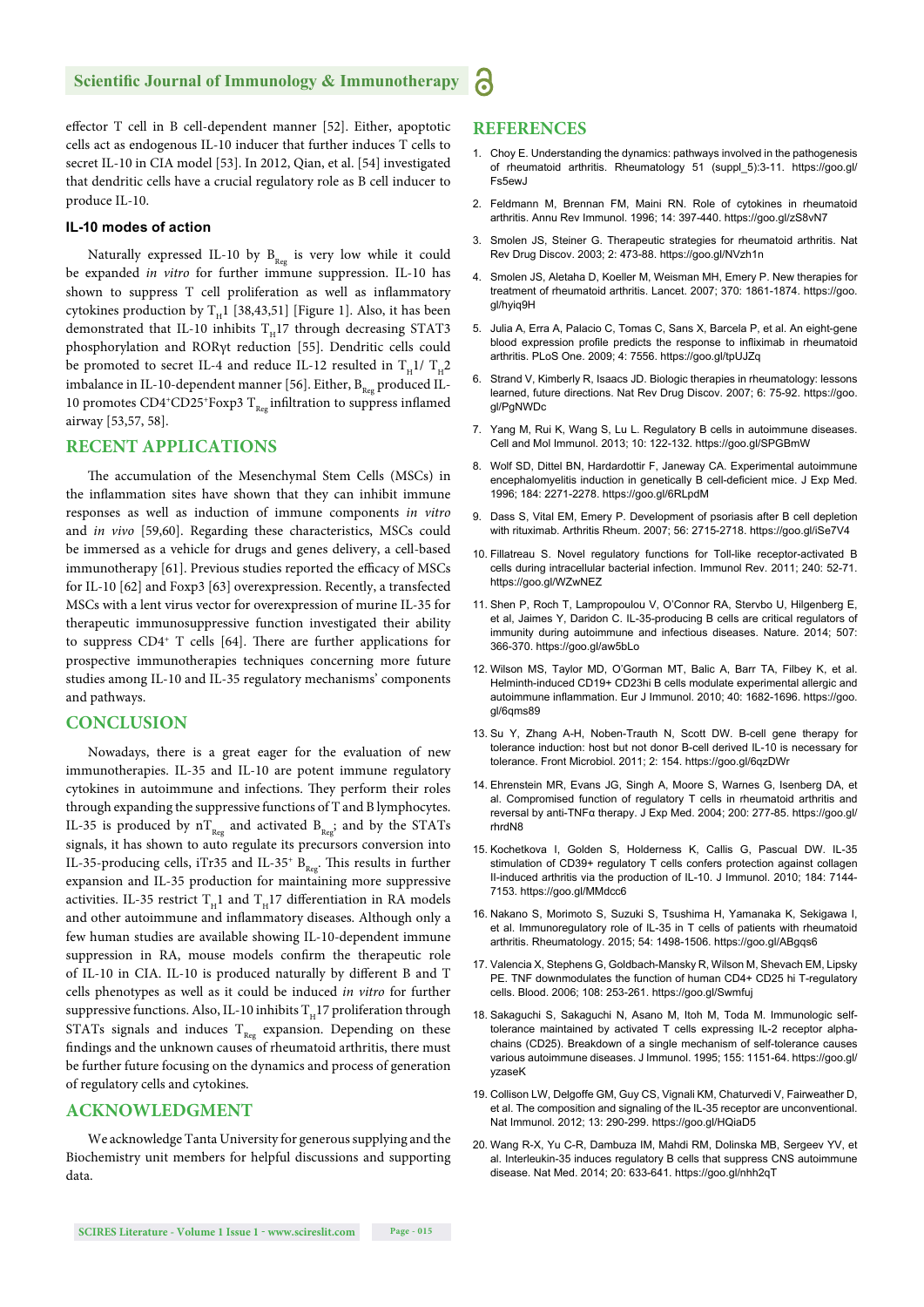- 21. Chaturvedi V, Collison LW, Guy CS, Workman CJ, Vignali DAA. Cutting edge: human regulatory T cells require IL-35 to mediate suppression and infectious tolerance. The Journal of Immunology. 2011; 186: 6661-6666. https://goo.gl/ izStW1
- 22. Collison LW, Workman CJ, Kuo TT, Boyd K, Wang Y, Vignali KM, et al. The inhibitory cytokine IL-35 contributes to regulatory T-cell function. Nature. 2007; 450: 566-569. https://goo.gl/ZUiWLr
- 23. Niedbala W, Wei X-q, Cai B, Hueber AJ, Leung BP, McInnes IB, et al. IL-35 is a novel cytokine with therapeutic effects against collagen-induced arthritis through the expansion of regulatory T cells and suppression of Th17 cells. Eur J Immunol. 2007; 37: 3021-3029. https://goo.gl/HxUF3r
- 24. Collison LW, Chaturvedi V, Henderson AL, Giacomin PR, Guy C, Bankoti J, et al. L-35-mediated induction of a potent regulatory T cell population. Nat immunol. 2010; 11: 1093-1101. https://goo.gl/vfLfy9
- 25. Olson BM, Sullivan JA, Burlingham WJ. Interleukin 35: a key mediator of suppression and the propagation of infectious tolerance. Front Immunol. 2013; 4: 315. https://goo.gl/7GuxHi
- 26. Roncarolo MG, Bacchetta R, Bordignon C, Narula S, Levings MK. Type 1 T regulatory cells. Immunol Rev. 2001; 182: 68-79. https://goo.gl/fGrCdw
- 27. Kaser T, Mullebner A, Hartl RT, Essler SE, Saalmuller A, Duvigneau J. Porcine T-helper and regulatory T cells exhibit versatile mRNA expression capabilities for cytokines and co-stimulatory molecules. Cytokine. 2012; 60: 400-409. https://goo.gl/ievAym
- 28. Bardel E, Larousserie F, Charlot-Rabiega P, Coulomb-L'Hermine A, Devergne O. Human CD4+ CD25+ Foxp3+ regulatory T cells do not constitutively express IL-35. J Immunol. 2008; 181: 6898-905. https://goo.gl/MTT7HB
- 29. Collison LW, Pillai MR, Chaturvedi V, Vignali DAA. Regulatory T cell suppression is potentiated by target T cells in a cell contact, IL-35-and IL-10 dependent manner. J Immunol. 2009; 182: 6121-6128. https://goo.gl/EM74pr
- 30. Tang Q, Adams JY, Tooley AJ, Bi M, Fife BT, Serra P, et al. Visualizing regulatory T cell control of autoimmune responses in nonobese diabetic mice. Nat Immunol. 2006; 7: 83-92. https://goo.gl/x62uiT
- 31. Dieckmann D, Plottner H, Berchtold S, Berger T, Schuler G. Ex vivo isolation and characterization of CD4+ CD25+ T cells with regulatory properties from human blood. J Exp Med. 2001; 193: 1303-1310. https://goo.gl/zaXqjo
- 32. Strauss L, Bergmann C, Szczepanski M, Gooding W, Johnson JT, Whiteside TL. A unique subset of CD4+ CD25highFoxp3+ T cells secreting interleukin-10 and transforming growth factor-β1 mediates suppression in the tumor microenvironment. Clin Cancer Res. 2007; 13: 4345-54. https://goo.gl/ yfjzoi
- 33. Olson BM, Jankowska-Gan E, Becker JT, Vignali DAA, Burlingham WJ, McNeel DG. Human Prostate Tumor Antigen-Specific CD8+ Regulatory T Cells Are Inhibited by CTLA-4 or IL-35 Blockade. J Immunol. 2012; 189: 5590-5601. https://goo.gl/48WGPY
- 34. Fillatreau S, Sweenie CH, McGeachy MJ, Gray D, Anderton SM. B cells regulate autoimmunity by provision of IL-10. Nature immunology. 2002; 3: 944-950. https://goo.gl/7ycX94
- 35. Mauri C, Gray D, Mushtaq N, Londei M. Prevention of arthritis by interleukin 10-producing B cells. J Exp Med. 2003; 197: 489-501. https://goo.gl/CnW7dn
- 36. Devergne O, Birkenbach M, Kieff E. Epstein-Barr virus-induced gene 3 and the p35 subunit of interleukin 12 form a novel heterodimeric hematopoietin. Proc Natl Acad Sci U S A. 1997; 94: 12041-12046. https://goo.gl/oacf5H
- 37. Mauri C, Bosma A. Immune regulatory function of B cells. Annu Rev Immunol. 2012; 30: 221-41. https://goo.gl/YEKWzC
- 38. Yanaba K, Bouaziz J-D, Haas KM, Poe JC, Fujimoto M, Tedder TF. A regulatory B cell subset with a unique CD1d hi CD5+ phenotype controls T cell-dependent inflammatory responses. Immunity. 2008; 28: 639-650. https://goo.gl/vSQAUF
- 39. Batten M, Li J, Yi S, Kljavin NM, Danilenko DM, Lucas S, et, al. Interleukin 27 limits autoimmune encephalomyelitis by suppressing the development of interleukin 17-producing T cells. Nat Immunol. 2006; 7: 929-36. https://goo. gl/3wtq4x
- 40. Wu H, Li P, Shao N, Ma J, Ji M, Sun X, et al. Aberrant expression of Tregassociated cytokine IL-35 along with IL-10 and TGF-β in acute myeloid leukemia. Oncol Let. 3: 1119-1123. https://goo.gl/xq6c1Y

41. O'Garra A, Chang R, Go N, Hastings R, Haughton G, Howard M. Ly-1 B (B-1) cells are the main source of B cell-derived interleukin 10. Eur J Immunol. 1992; 22: 711-717. https://goo.gl/RgwYoZ

6

- 42. Spencer NF, Daynes RA (1997) IL-12 directly stimulates expression of IL-10 by CD5+ B cells and IL-6 by both CD5+ and CD5-B cells: possible involvement in age-associated cytokine dysregulation. Int Immunol. 1997; 9: 745-54. https://goo.gl/Ruas1W
- 43. Evans JG, Chavez-Rueda KA, Eddaoudi A, Meyer-Bahlburg A, Rawlings DJ, Ehrenstein MR, et al. Novel suppressive function of transitional 2 B cells in experimental arthritis. J Immunol. 2007; 178: 7868-7878. https://goo. gl/8zcYKD
- 44. Lenert P, Brummel R, Field EH, Ashman RF. TLR-9 activation of marginal zone B cells in lupus mice regulates immunity through increased IL-10 production. J Clin Immunol. 2005; 25: 29-40. https://goo.gl/bXGQVA
- 45. Blair PA, Norena LY, Flores-Borja F, Rawlings DJ, Isenberg DA, Ehrenstein MR, et al. CD19+ CD24 hi CD38 hi B cells exhibit regulatory capacity in healthy individuals but are functionally impaired in systemic lupus erythematosus patients. Immunity. 2010; 32: 129-40. https://goo.gl/Nfu46E
- 46. Iwata Y, Matsushita T, Horikawa M, DiLillo DJ, Yanaba K, Venturi GM, et al. Characterization of a rare IL-10-competent B-cell subset in humans that parallels mouse regulatory B10 cells. Blood. 2011; 117: 530-41. https://goo. gl/zCNMqh
- 47. Sanz I, Wei C, Lee FE-H, Anolik J. Phenotypic and functional heterogeneity of human memory B cells. Semin Immunol. 2008; 20: 67-82. https://goo.gl/ **AUFima**
- 48. Agematsu K, Hokibara S, Nagumo H, Komiyama A. CD27: a memory B-cell marker. Immunol Today. 2000; 21: 204-206. https://goo.gl/npSfz7
- 49. Lampropoulou V, Hoehlig K, Roch T, Neves P, Gomez EC, Sweenie CH, et al. TLR-activated B cells suppress T cell-mediated autoimmunity. J Immunol. 2008; 180: 4763-73. https://goo.gl/QRNiJj
- 50. Bouaziz J-D, Calbo S, Maho-Vaillant M, Saussine A, Bagot M, Bensussan A, et al. IL-10 produced by activated human B cells regulates CD4+ T-cell activation in vitro. European journal of immunology. 2010; 40: 2686-2691. https://goo.gl/d6Tgru
- 51. Yang M, Sun L, Wang S, Ko K-H, Xu H, Zheng B-J, et al. Novel function of B cell-activating factor in the induction of IL-10-Producing regulatory B cells. J Immunol. 2010; 184: 3321-3325. https://goo.gl/WX6RdH
- 52. Walters S, Webster KE, Sutherland A, Gardam S, Groom J, Liuwantara D, et al. Increased CD4+ Foxp3+ T cells in BAFF-transgenic mice suppress T cell effector responses. J Immunol. 2009; 182: 793-801. https://goo.gl/TUviWd
- 53. Gray M, Miles K, Salter D, Gray D, Savill J. Apoptotic cells protect mice from autoimmune inflammation by the induction of regulatory B cells. Proc Natl Acad Sci U S A. 2007; 104: 14080-14085. https://goo.gl/WDBMV6
- 54. Qian L, Qian C, Chen Y, Bai Y, Bao Y, Lu L, et al. Regulatory dendritic cells program B cells to differentiate into CD19 hi FcγIIb hi regulatory B cells through IFN-β and CD40L. Blood. 2012; 120: 581-91. https://goo.gl/ZHwjVS
- 55. Yang M, Deng J, Liu Y, Ko K-H, Wang X, Jiao Z, et al. IL-10-producing regulatory B10 cells ameliorate collagen-induced arthritis via suppressing Th17 cell generation. Am J Pathol. 2012; 180: 2375-85. https://goo.gl/EcFNfv
- 56. Moulin V, Andris F, Thielemans K, Maliszewski C, Urbain J, Moser M. B lymphocytes regulate dendritic cell (DC) function in vivo. J Exp Med. 2000; 192: 475-82. https://goo.gl/xfCVjA
- 57. Blair PA, Chavez-Rueda KA, Evans JG, Shlomchik MJ, Eddaoudi A, Isenberg DA, et al. Selective targeting of B cells with agonistic anti-CD40 is an efficacious strategy for the generation of induced regulatory T2-like B cells and for the suppression of lupus in MRL/lpr mice. J Immunol. 2009; 182: 3492-3502. https://goo.gl/j1tQKS
- 58. Carter NA, Vasconcellos R, Rosser EC, Tulone C, Munoz-Suano A, Kamanaka M, et al. Mice lacking endogenous IL-10-producing regulatory B cells develop exacerbated disease and present with an increased frequency of Th1/Th17 but a decrease in regulatory T cells. J Immunol. 2011; 186: 5569- 5579. https://goo.gl/Mi4ATJ
- 59. Uccelli A, Moretta L, Pistoia V. Immunoregulatory function of mesenchymal stem cells. Eur J Immunol. 2006; 36: 2566-73. https://goo.gl/XV3789